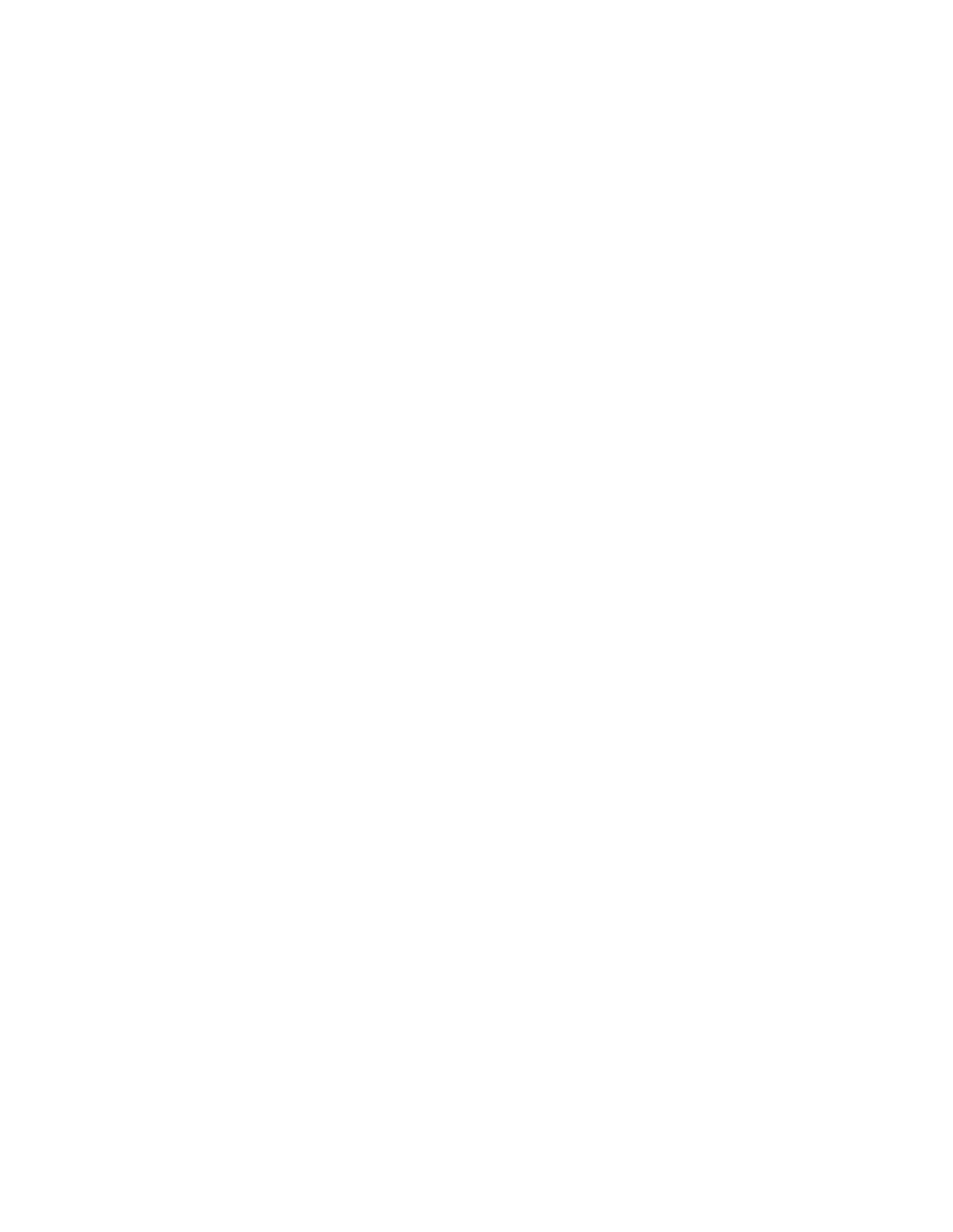# Growing in God's Love

# A Story Bible Curriculum

Unit Overview and Connecting page written by Carol A. Wehrheim Sessions written by Edye Bender

| <b>Esau and Jacob</b>                                      |                |  |                                                     |    |
|------------------------------------------------------------|----------------|--|-----------------------------------------------------|----|
| Introduction                                               | $\overline{2}$ |  |                                                     |    |
| Unit Overview                                              | $\overline{3}$ |  |                                                     |    |
| Intergenerational and Home Ideas                           | $\overline{4}$ |  |                                                     |    |
| How the Twins Were Born 8<br>Genesis 25:19-28              |                |  | When Things Get<br>Really Scary<br>Genesis 32:22-32 | 22 |
| Esau and Jacob Both<br>Want Their Share<br>Genesis 27:1-29 | 14             |  | How Esau and Jacob<br>Got Over It<br>Genesis 32-33  | 30 |

The free At-Home Kit Guide provides instructions and suggestions for at-home faith formation. Download it at www.pcusastore.com/StoryBibleCurriculum or www.thethoughtfulchristian.com/StoryBibleCurriculum. Click on the unit title, and then click on the download button found at the bottom of the product page for this unit.

© 2020 Westminster John Knox Press

First edition Published by Westminster John Knox Press Louisville, Kentucky

All rights reserved. Except where permission to photocopy is expressly granted on the material, no part of these materials may be reproduced or transmitted in any form or by any means, electronic or mechanical, including photocopying, recording, or by any information storage or retrieval system, without permission in writing from the publisher. For information, address Westminster John Knox Press, 100 Witherspoon Street, Louisville, Kentucky 40202-1396.

Unless otherwise indicated, Scripture quotations are from the New Revised Standard Version of the Bible, © 1989 by the Division of Christian Education of the National Council of Churches of Christ in the U.S.A., and are used by permission. In some instances, adaptations have been made to make the language inclusive. Scripture quotations marked CEB are from the Common English Bible, © 2011 by Common English Bible, and are used by permission.

Every effort has been made to determine whether texts are under copyright. If through an oversight any copyrighted material has been used without permission and the publisher is notified of this, acknowledgment will be made in future printings.

Printed in the United States of America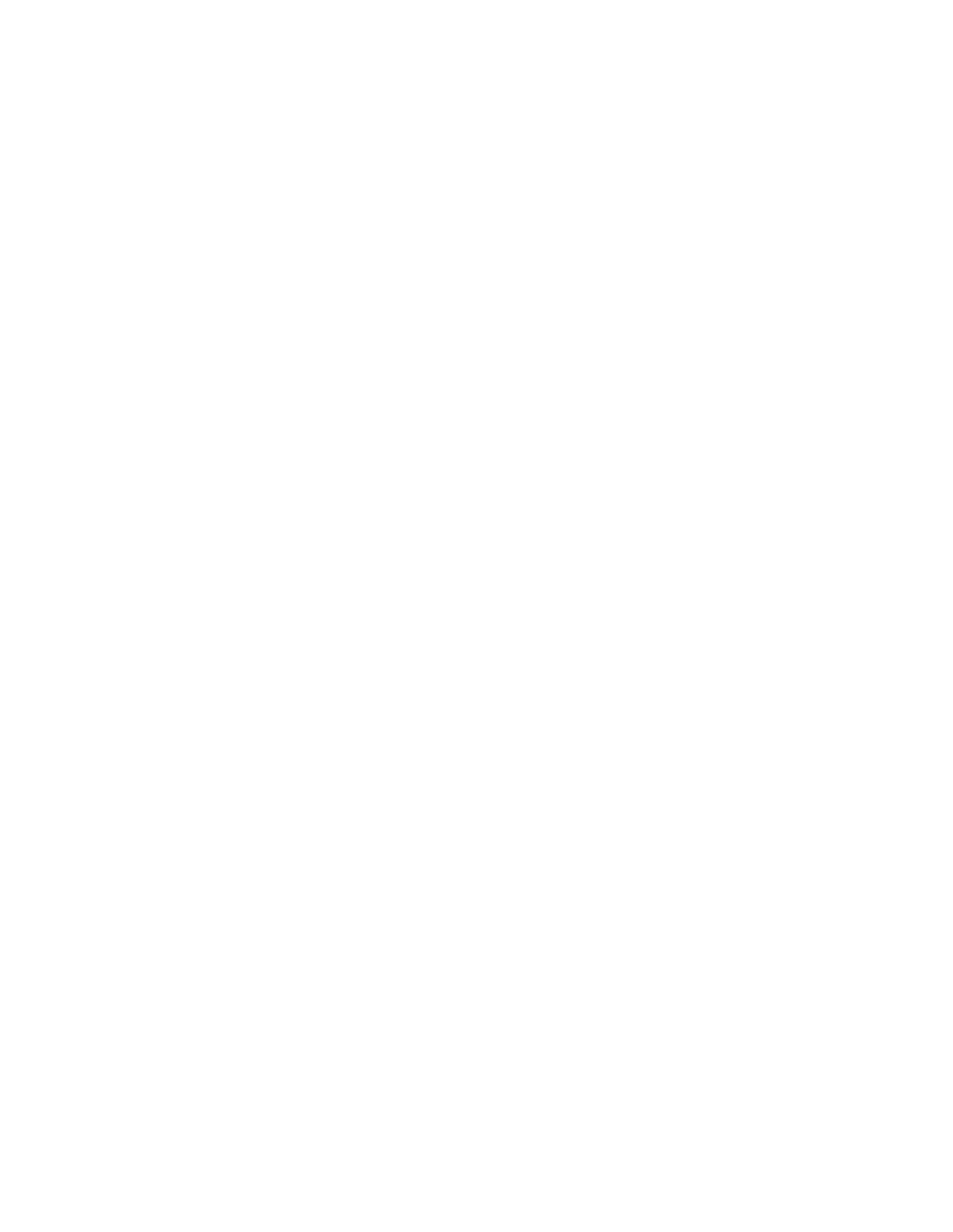# How the Twins Were Born Genesis 25:19–28

#### Growing in God's Love: A Story Bible, p. 30

Goal: To explore the differences between Esau and Jacob that might have led to their rivalry.

#### Connecting with the Biblical Text

The story of Esau and Jacob begins with the pregnancy of Rebekah, who was barren until Isaac prayed to God on her behalf. From the beginning of her pregnancy, Rebekah knew that the babies in her womb were struggling with each other. God's answer gives her and us a clue as to what to expect from her sons throughout their lives. The younger son, Jacob, will dominate over the older son, Esau. This is a departure from the usual inheritance traditions, in which the oldest son takes the larger share and follows in the father's footsteps. The story of Esau and Jacob will turn the family upside down, even more than the birth of twins might. But God has given Rebekah the words to sustain her as a mother and to understand the importance of the children she will bear.

Read about this story and the continuing story of Esau and Jacob at [bit.ly/JacobEsauCommentary.](http://bit.ly/JacobEsauCommentary)

#### Connecting with the World

- As much as new parenthood feels overwhelming, parenting multiples—twins, triplets, and more is an experience unlike any other. There is often a sense of feeling outnumbered. Read [bit.ly/ParentingMultiples](http://bit.ly/ParentingMultiples) for information on the challenges of multiples.
- g Abraham and Sarah have died, so there are no grandparents around to help this family care for these twins. No doubt others assisted in caring for the babies, but grandparents can often be a go-between for both parents and children. To get some information on all aspects of grandparenting, go to [bit.ly/GrandparentingTips](http://bit.ly/GrandparentingTips).
- g Many families today live hundreds of miles from their extended family. How might your congregation match families with older adults as surrogate aunts, uncles, or grandparents?

#### Connecting with the Spiritual Lives of Children

While most children are excited at the prospect of a baby brother or sister, few have any idea of the change in family life and structure this requires. The role of family friends, especially from the congregation, can be a steadying force for the child when the new baby comes home. Such friendships are also important to the spiritual lives of children as models for faithful living. Spending an afternoon with a church friend with the older child or children as the center of attention can do much to ease the tension created by the changes in the family routine and structure at home.

#### Connecting with the Spiritual Lives of Adults

The birth or adoption of a child brings new opportunities for the spiritual growth of the parents. The wonder of the tiny body is a profound spiritual experience for many new parents. Some who have grown away from a relationship with God or the church find themselves drawn to the spirituality latent in them. Alert pastors and church members will look for ways to help these parents mature in their spirituality.

- $\blacktriangleright$  How does your congregation minister to new parents or to families who have added a new child?
- $\blacktriangleright$  If you are a parent, how did becoming a parent awaken your spirituality or deepen your relationship with God?
- How does your congregation celebrate the baptism of a child or mark the anniversaries of baptisms?

*Loving God, we thank you for the joy that enters our homes with the presence of children and the adults who care for them and show them your love. Amen.*

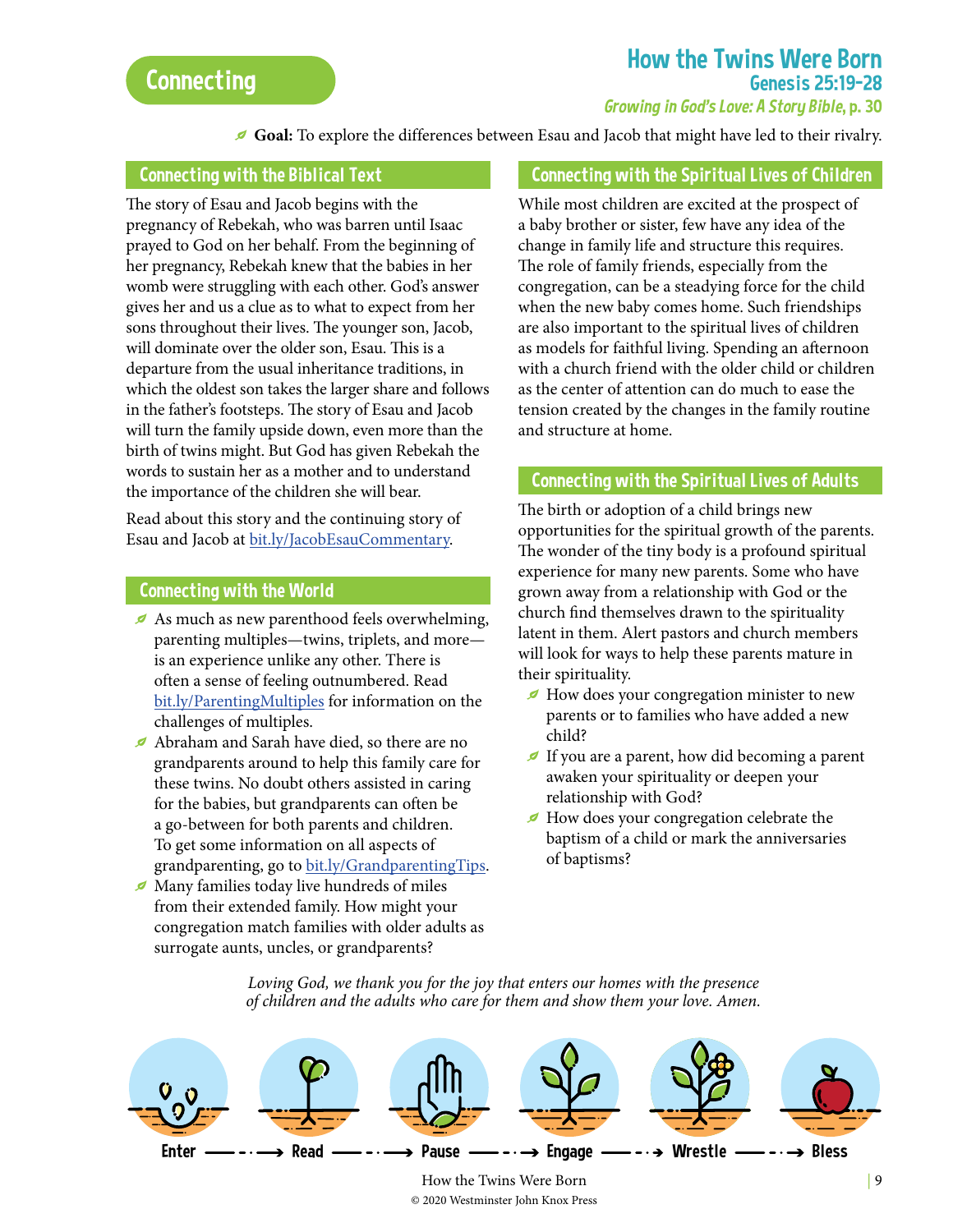# Leading

## Gathering Supplies

Based on your choices, you will need:

- g *Growing in God's Love: A Story Bible*
- Floor pillows, cushions, or beanbag chairs
- Resource Page 1
- Battery-operated candle
- $\blacktriangleright$  Drawing supplies
- $\blacktriangleright$  Balloons of two different colors with three of each color
- g *The Pain and the Great One* by Judy Blume (Atheneum Books for Young Readers, 2014)
- Gopies of Resource Page 2

# Preparing to Lead

Read the story of Esau and Jacob's birth from the Bible (Gen. 25:21–28). As you read, make note of the parts of the story that stand out to you or raise questions. Then read the story "How the Twins Were Born" in *Growing in God's Love: A Story Bible* (p. 30). Think about the ways you engage this story.

- $\blacktriangleright$  What parts of this story set up the rivalry that Esau and Jacob will experience?
- How have you experienced rivalry in your life?
- g How is Rebekah's pregnancy alike or different from pregnancies you have known?
- g Where do you sense God's presence in this story?

The story of Esau and Jacob (and Isaac and Rebekah) is filled with interesting and difficult family dynamics. This story begins to set up those dynamics.

- $\blacktriangleright$  What are some warning signs of the dysfunction that is to come?
- g What advice would you have for Isaac and Rebekah?
- g What would we miss learning about God's love if Esau and Jacob's family had been easy and conflict free?
- g What can the stories of Esau and Jacob teach the children in your group?

Recall the faces and names of the children in your group. What do you know about them? Pray for them and for your time together.

As children gather, invite volunteers to create a comfortable seating area with items such as floor pillows, cushions, or beanbag chairs in a circle. Place a small table or cloth on the floor with the story Bible and a candle.



# **Enter into sacred space together.**

Invite the children to gather in the seating area. Show the children Resource Page 1 and wonder together about the following:

- What do these twin babies have in common?
- g What differences do they have?
- $\blacktriangleright$  How do you think their parents can tell them apart?
- $\blacktriangleright$  What do you imagine they will be like when they are as old as you are?

Encourage the children to tell about twins they know and how they are alike or different from each other. Point out that even though twins have some things in common (they were born at the same time, have the same parents, probably have grown up with similar experiences), they have likes, dislikes, and personality traits that are just as different as those between any two people.

Turn on the candle and pray:

Lord God, we thank you for making each of us in our own way, with our own personalities! Help us use our differences to help one another and the world. Amen.



## Read a story of God's people.

Invite the children to hear about a set of twins in the Bible. Read the first four paragraphs of the story "How the Twins Were Born" (p. 30). Have a conversation using the questions below.

- g What did Rebekah guess about her babies before they were born?
- Do you think she was right?

Read the rest of the story and then talk about the following questions:

- g Why were the twins named Esau and Jacob?
- $\blacktriangleright$  What were some of the things they had in common?
- $\blacktriangleright$  What were some of the differences they had?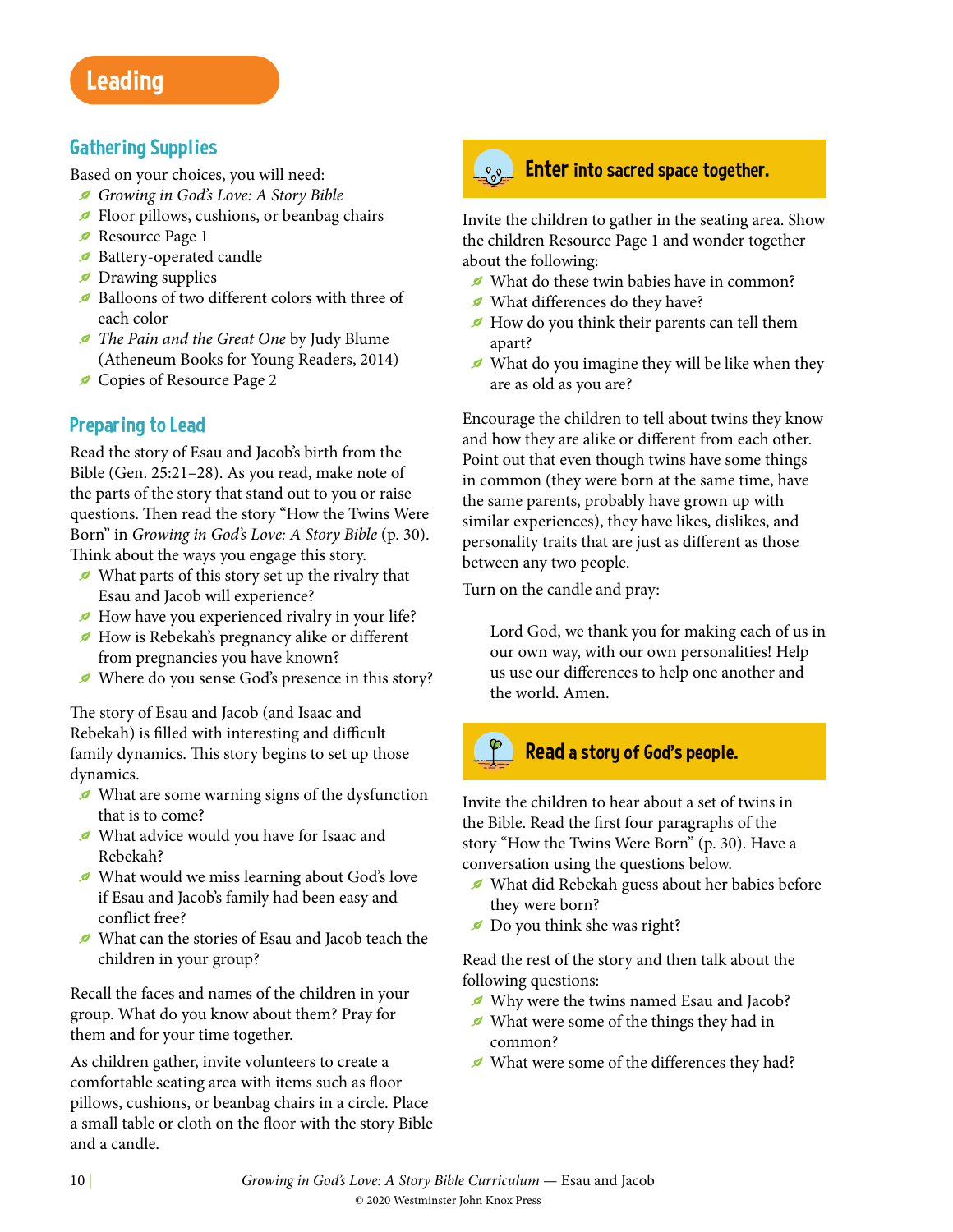# Leading



#### <sub>d</sub>M<sub>)</sub> Pause to let God's Word enter into hearts and minds.

Ask the children to maintain silence for a few moments. Encourage them to use their curiosity and imagination as they ponder this story. Suggest that they may use the drawing supplies quietly as they think about some differences between Esau and Jacob. They can draw or write their ideas.

#### $\mathbb{Q}_{\mathscr{O}}$  Engage curiosity and imagination with God's story.

Engage the children's curiosity about the story by having them think about a friend or relative who is different than them in several ways. Maybe that person is taller or shorter, athletic, artistic, musical, older or younger, louder or quieter.

- In what ways do your differences help you to be friends or work well together?
- Are there ways that your differences make it hard to get along?
- g In what ways could Esau's and Jacob's differences make it hard for them to get along?

#### **o** Role-Playing Esau and Jacob

 $\blacktriangleright$  Form pairs among the children and have one pretend to be Esau while the other pretends to be Jacob. Invite the pairs to use what they have learned about these boys' personalities to make up a conversation about what they want to do with some free time this afternoon.

#### If your group has an odd number, you may participate as a character!

- After a few minutes of role-playing, discuss:
	- All of you who played Esau, what were some of the things you wanted to do?
	- For those who played Jacob, what were some of the things you wanted to do?
	- Do you think that these boys spent a lot of time arguing? Why or why not?
	- Can you remember a time when you had this sort of problem with a friend or sibling? How did that make you feel?

# **Wrestle with our place in God's story.**

#### **o** Rivalries

 $\blacktriangleright$  Think together about ways that differences can become fights or rivalries. Sometimes, rivalry can be fun, such as in a game. Invite all the "Esaus" from the first exercise to form a group, and have all the "Jacobs" form another group. Give each group their own color of an inflated balloon and ask them to work together to keep that balloon in the air. See whether the "Esaus" or the "Jacobs" can keep the balloon up longer.

#### Challenge options:

- 1. Give each group several of the same color balloons.
- 2. Create "rivalry" by telling the groups that besides keeping up their balloon(s), they can try to bat down their rivals' balloon(s).
- $\blacktriangleright$  Discuss the following together:
	- Was it fun trying to beat the other team?
	- When might a rivalry quit being fun?
	- The story tells us that Jacob and Esau "wrestled with each other their whole lives." Do you think that sounds like a fun rivalry? Why or why not?
- $\blacktriangleright$  Wonder with the children about where God is in this story.
	- Why do you think God made these boys so different from each other?
	- Why do you think God put them in the same family?
	- How do you think God can work through relationships that sometimes feel like rivalries?
- $\blacktriangleright$  Have the children look back at what they drew or wrote during the "Pause" segment. Invite them to suggest ways Esau and Jacon could celebrate their differences instead of building up their rivalry.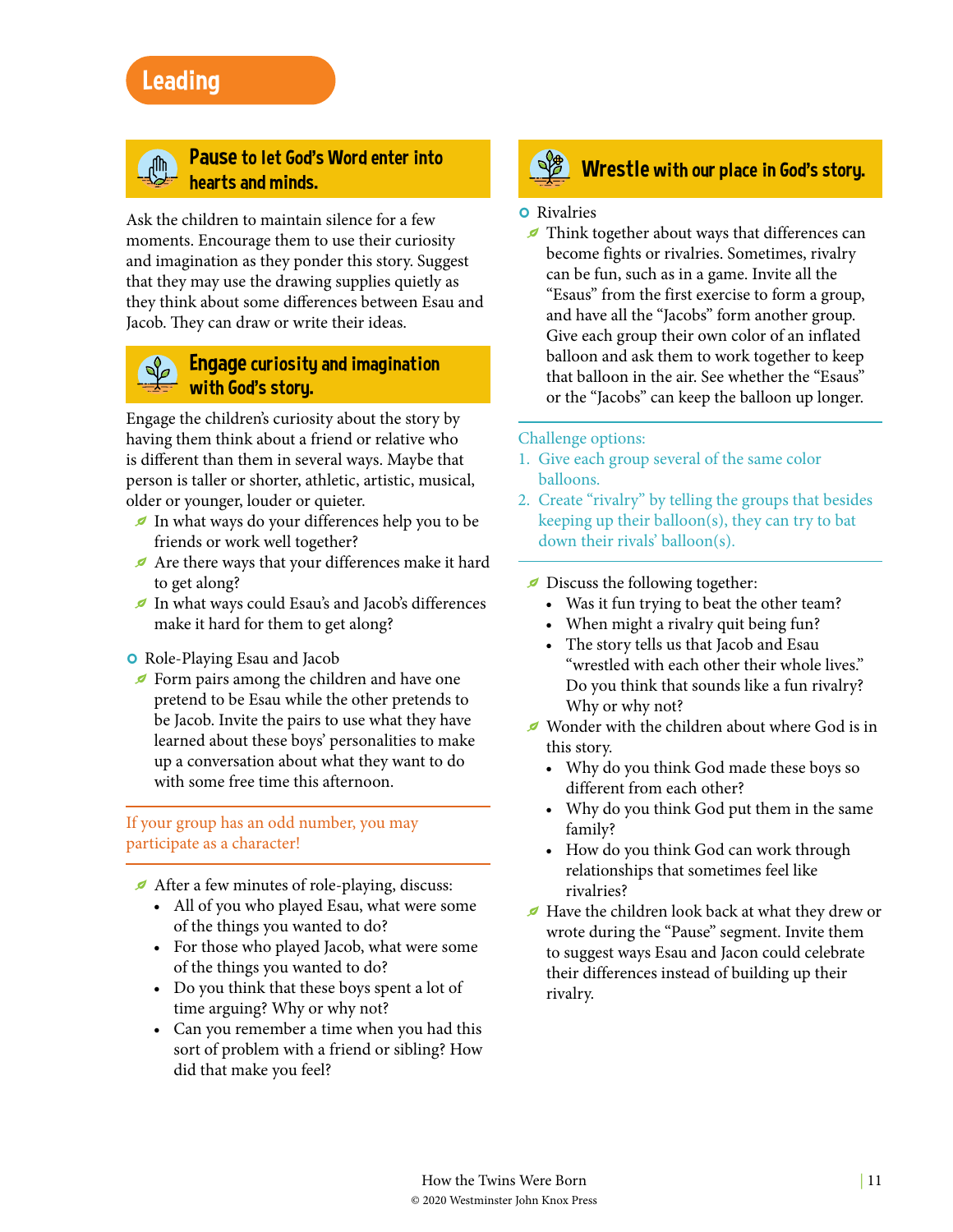# Leading



#### **Bless one another with God's grace.**

Gather in a circle. Invite the children to create motions with their hands or whole bodies for the words in all capitals and italics as you read the following prayer:

Thank you, God for loving me, whether I am *TALL* or *SHORT* whether I like to *RUN* or *HOP* or *SIT* whether I like to *SHOUT* or be *QUIET* as a mouse. Thank you for making me *ME*! Amen.

Turn to the person on your right, place your hand on their shoulder, and say, "(*Name*,) God loves you!" Turn to the person on your left and do the same thing. Invite both people to continue the blessing around the circle. It will cross paths and return to you.



## Grow with more.

#### **o** Forced Choices

- g Play a game of "Forced Choices." Have the children think about differences within the group. Do they think that in some ways they might be as different as Esau and Jacob? Designate two areas that the children can move between easily (for instance, the right and left sides of your room). Call out two choices, and ask all the children to move to one side or the other (no standing in the middle!) to show their preference between the two things. Examples of choices might include: chocolate or vanilla, dogs or cats, summer or winter, doing some math or reading a book, choice of local sports team rivalries, choice between favorite restaurants in your area, and so on. Reflect on the activity together:
	- Did all of you agree on all the choices? on *any* choices?
	- Were you surprised by the differences in choice? Why or why not?
	- How do you think Esau and Jacob would have played "Forced Choices"?

#### **o** Sibling Rivalry

- g Read *The Pain and the Great One* by Judy Blume or watch the YouTube video "The Pain and the Great One children's book read aloud by Books with Blue" ([bit.ly/PainAndGreatOne,](http://bit.ly/PainAndGreatOne) 5:54).
- Gebrar<br/>of Form pairs and hand out copies of Resource Page 2. Invite the pairs to respond to the prompts. They may wish to color as they talk about the prompts.
- $\blacktriangleright$  Engage the children in conversation about the brother and sister stories they created.
- Wonder together:
	- When do you feel like the brother or sister with your siblings or friends?
	- What can you do when you feel like this?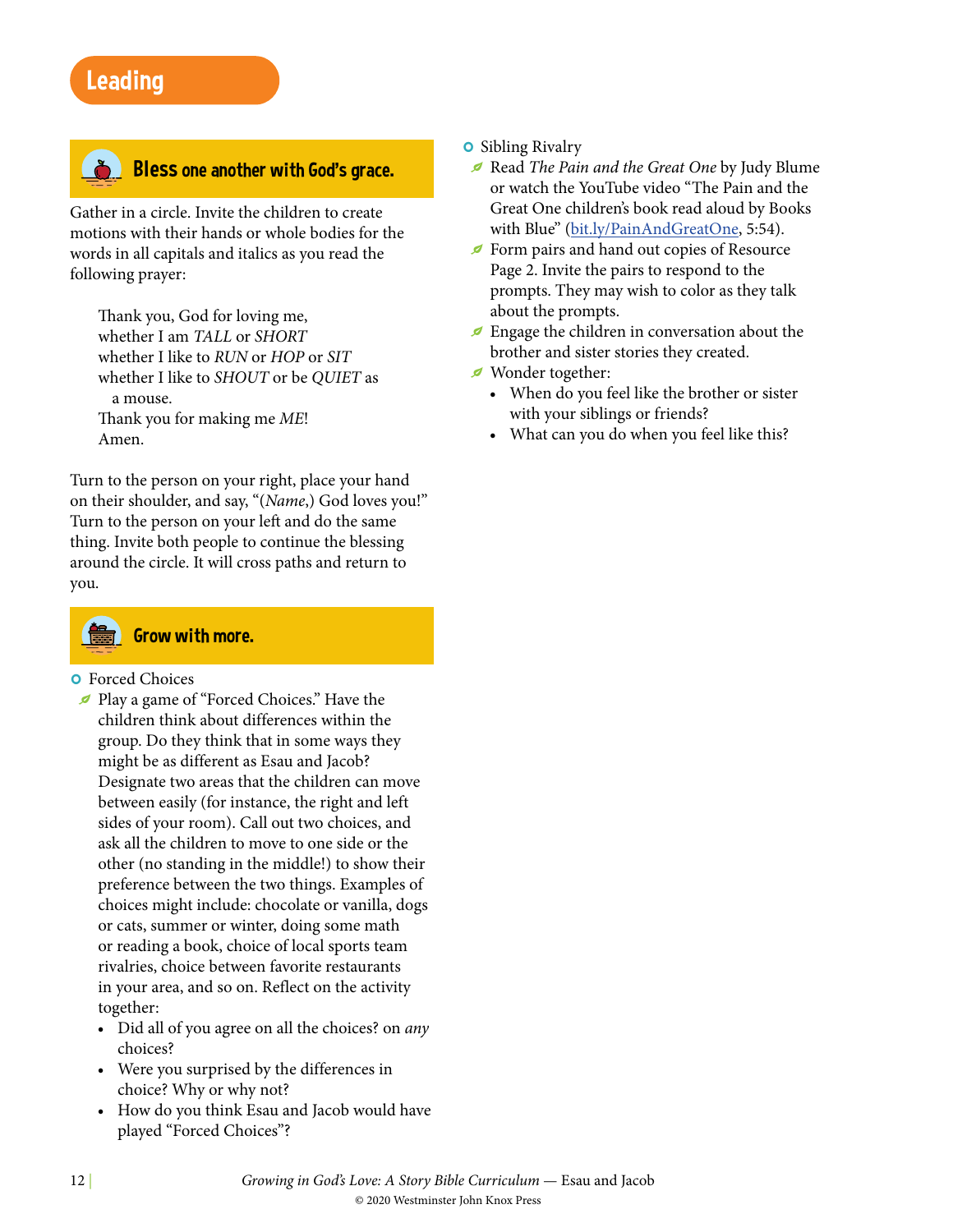#### How the Twins Were Born Resource Page 1